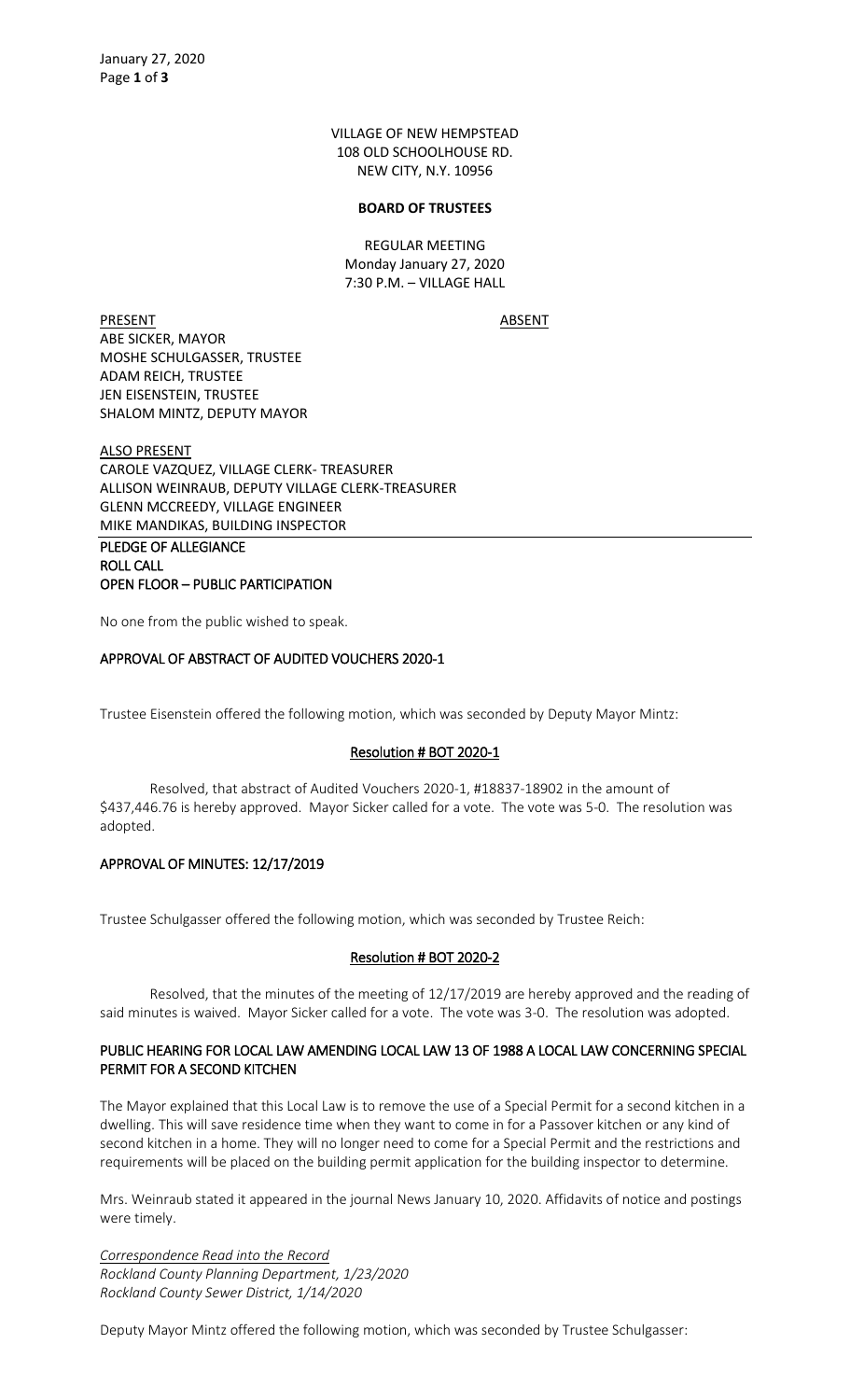## Resolution # BOT 2020-3

Resolved, that the Public Hearing for a Local Law amending Local Law 13 of 1988 a Local law concerning Special Permits for a Second Kitchen is hereby opened. Mayor Sicker called for a vote. The vote was 5-0. The resolution was adopted.

There were no comments from the public.

Trustee Reich asked how the building inspector will make his determination.

Mayor Sicker explained it's the same processes we did before when the Board reviewed the Special Permit but now the Building Inspector will do the review and inspection to determine it won't be used as a secondary apartment.

Trustee Eisenstein offered the following motion, which was seconded by Trustee Schulgasser:

## Resolution # BOT 2020-4

Resolved, that the Public Hearing for a Local Law amending Local Law 13 of 1988 a Local law concerning Special Permits for a Second Kitchen is hereby closed. Mayor Sicker called for a vote. The vote was 5-0. The resolution was adopted.

Trustee Reich made the following motion, which was seconded by Trustee Schulgasser:

## Resolution # BOT 2020-5

Resolved, that the Village Board of the Village of New Hempstead hereby adopts a Local Law amending Local Law 13 of 1988 a Local law concerning Special Permits for a Second Kitchen, overriding comments # 1 from the Rockland County Planning GML, the reason being the Village does not require Public Notice to neighbors for Building Permit Applications unless a variance is needed. Mayor Sicker called for a vote. The vote was 5-0. The resolution was adopted.

# MAYOR APPOINTS HILLEL KURZMANN AS ACTING VILLAGE JUSTICE

The Mayor explained we need Mr. Kurzmann to possibly cover court this month and there was a question if his term expired. If he has to be reappointed we would like the expiration to run on the reorg calendar.

Deputy Mayor Mintz offered the following motion, which was seconded by Trustee Eisenstein:

### Resolution # BOT 2020-6

Resolved, that the Mayor of the Village of New Hempstead hereby appoints Hillel Kurzmann as acting Village Justice. Mayor Sicker called for a vote. The vote was 5-0. The resolution was adopted.

### RESOLUTION APPOINTING SHARON OSHEROVITZ TOWN CLERK AS THE REGISTRAR OF VITAL STATISTICS AND MAUREEN PEHUSH AS DEPUTY REGISTRAR FOR A TWO (2) YEAR TERMS FROM JANUARY 1, 2020 THROUGH DECEMBER 31, 2021

Trustee Schulgasser offered the following motion, which was seconded by Trustee Reich:

### Resolution # BOT 2020-7

Resolved, that the Mayor of the Village of New Hempstead hereby appoints Sharon Osherovitz Town Clerk As The Registrar Of Vital Statistics And Maureen Pehush As Deputy Registrar For A Two (2) Year Terms From January 1, 2020 Through December 31, 2021. Mayor Sicker called for vote. The vote was 5-0. The resolution was adopted.

RESOLUTION APPOINTING RALPH HIRSCHHORN AS HEAD INSPECTOR/PRINCIPAL MACHINE OPERATOR FOR THE VILLAGE OF NEW HEMPSTEAD GENERAL VILLAGE ELECTION WHICH WILL TAKE PLACE ON WEDNESDAY, MARCH 18, 2020 AND MARTIN INGBER, BARBARA ASTROWSKY, LINDA WILLIANS, SANDY PERSAUD, JAY HOROWITZ AND SHEILA HOROWITZ AS ELECTED INSPECTORS FOR SAID ELECTION.

Deputy Mayor Mintz offered the following motion, which was seconded by Trustee Eisenstein:

### Resolution # BOT 2020-8